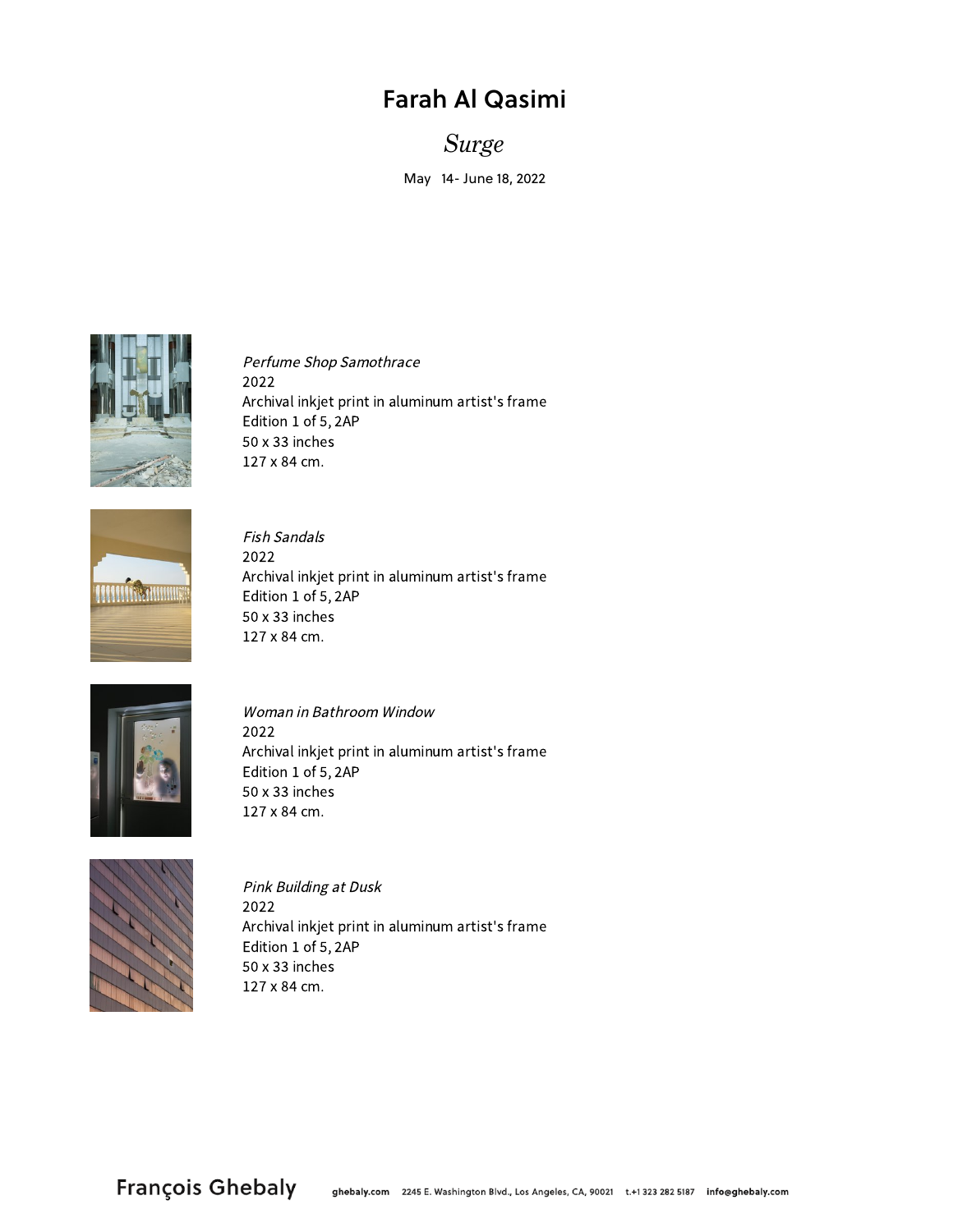

Locus in Salt Flat 2022 Archival inkjet print in aluminum artist's frame Edition 1 of 5, 2AP  $50 \times 33$  inches 127 x 84 cm.



Lace Duvet 2022 Archival inkjet print in aluminum artist's frame Edition 1 of 5, 2AP 50 x 33 inches 127 x 84 cm.



Fish Market 2022 Archival inkjet print in aluminum artist's frame Edition 1 of 5, 2AP 50 x 33 inches 127 x 84 cm.



Leopard Print Blanket 2022 Archival inkjet print in aluminum artist's frame Edition 1 of 5, 2AP  $50 \times 33$  inches 127 x 83.8 cm.



Wishbones on Lace 2022 Archival inkjet print in aluminum artist's frame Edition 1 of 5, 2AP 50 x 33 inches 127 x 84 cm.



Incense Smoke 2022 Archival inkjet print in aluminum artist's frame Edition 1 of 5, 2AP  $50 \times 33$  inches 127 x 84 cm.

**François Ghebaly**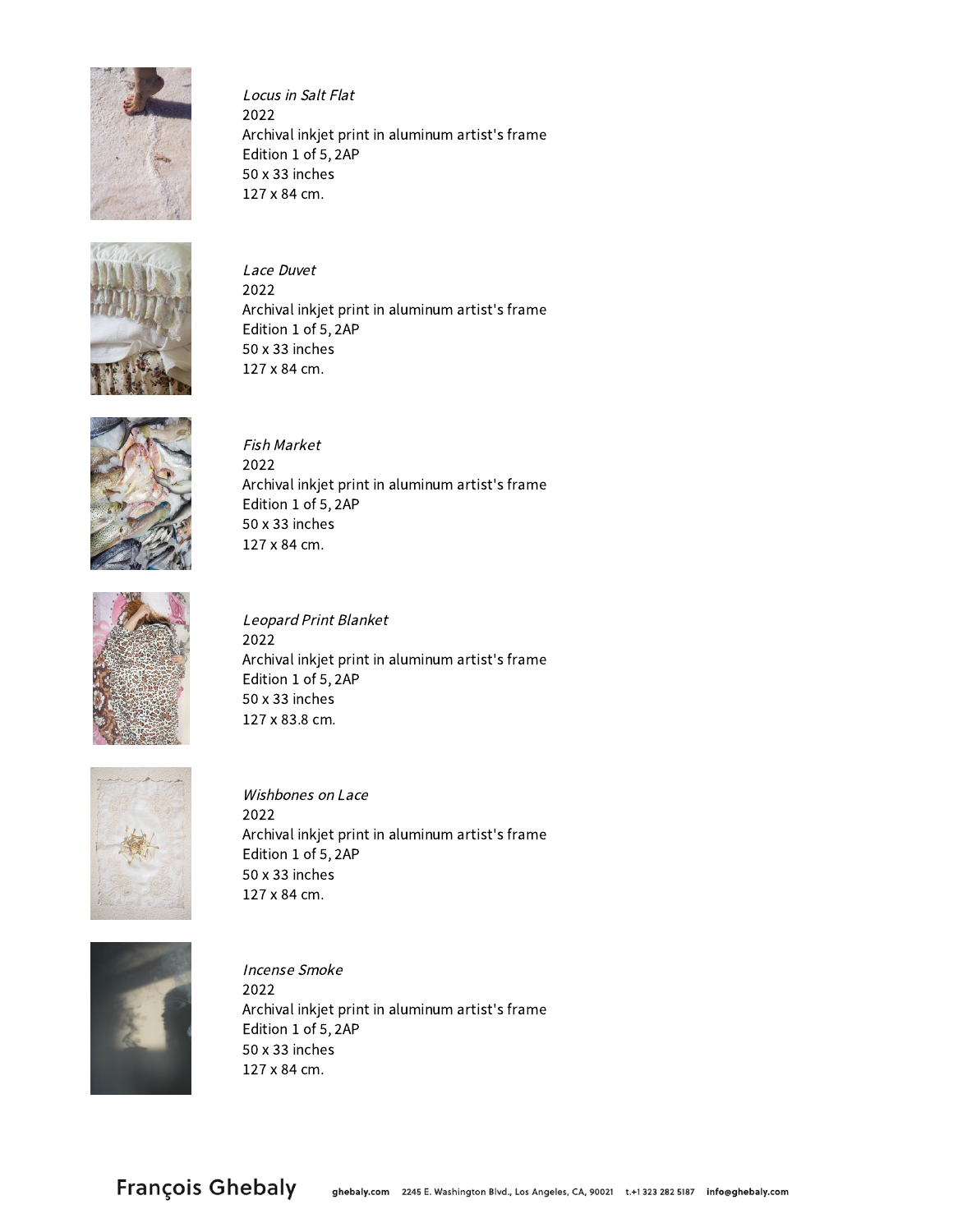

Man in Lobby 2022 Wall vinyl

Surge 2022 Digital video Edition 1 of 3, 1AP 8 min 45 sec



Bar of Soap 2022 Archival inkjet print in aluminum artist's frame Edition 1 of 5, 2AP  $17 \times 11$  inches 43 x 28 cm.



Woman and Snail 2022 Archival inkjet print in aluminum artist's frame Edition 1 of 5, 2AP 50 x 33 inches 127 x 84 cm.



Salt Lake Sirens 2022 Archival inkjet print in aluminum artist's frame Edition 1 of 5, 2AP  $33 \times 50$  inches 84 x 127 cm.



The Little Mermaid (1975) 2022 Archival inkjet print in aluminum artist's frame Edition 1 of 5, 2AP  $50 \times 33$  inches 127 x 84 cm.